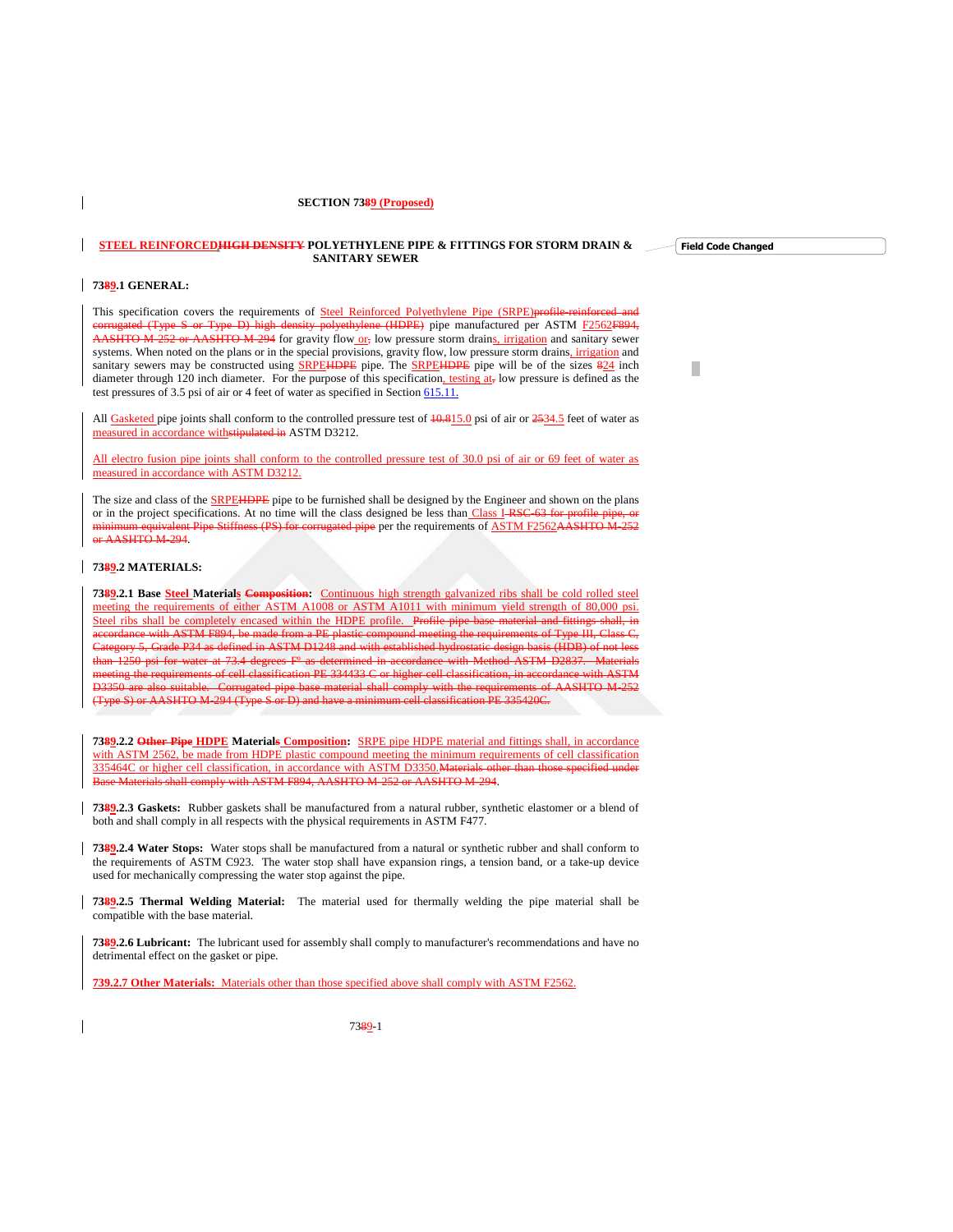# **SECTION 7389 (Proposed)**

## <span id="page-1-0"></span>**7389.3 JOINING SYSTEMS:**

**738.3.1 Gasket Type:** Steel reinforced bell and spigot joints Joints for the piping system and fittings shall consist of an integrally formed bell and spigot gasketed joint. The joint shall be designed so that when assembled, the elastomeric gasket located on the spigot is compressed radially on the pipe or fitting bell to form a water tight seal. The joint shall be designed so to prevent displacement of the gasket from the joint during assembly and when in service. The elastomeric gasket shall meet the provision of ASTM F477.

All pipes shall have a home mark on the spigot end to indicate proper penetration when the joint is made.

The bell and spigot configurations for the fittings shall be compatible to those used for the pipe.

Joints shall provide a seal against exfiltration and infiltration. All surfaces of the joint upon which the gasket may bear, shall be smooth and free of any imperfections, which would adversely affect seal ability. The assembly of the gasketed joints shall be in accordance with the pipe manufacturer's recommendations.

**7389.3.2 Thermal Weld Type:** Electro fusion (EF) joints shall utilize plain ended pipe welded together by internal pressure testable couplers. The internal couplers shall have a minimum wall thickness equal to or greater than the pipe wall thickness as defined in pipe specification, ASTM F2562. The assembly of the welded joints shall be in accordance with the manufacturer's recommendations.

consist of an integrally formed bell consist of an integrally formed bell which join together to form an interface between bell and spigot, such that it is suitable to seal by thermal weld using the extrusion welding process, in accordance with the manufacturer's recommended procedure.

av be effected by welding from inside

The assembly of the welded joints shall be in accordance with the manufacturer's recommendations.

al welded joints shall be used only **7389.4 FITTINGS:**

Fittings for SRPEHDPE profile wall or corrugated pipe may include tees, elbows, manhole adapter rings, plugs, caps, adapters and increasers. Fittings shall be joined by gasket type or thermal weld type joints in accordance with Subsection [7389.3.](#page-1-0)

A clamp gasket or approved method shall be provided at manhole entry or connection to reduce infiltration and exfiltration. Where precast manholes are used, entrance holes must be large enough to allow for proper grouting around the manhole gasket. A non-shrink grout shall be used for grouting.

## **7389.5 CERTIFICATION:**

The manufacturer shall furnish an affidavit (certification) that all materials delivered shall comply with the requirements of ASTM F2562894 or AASHTO M-252.

Pipe and resin producers that manufacture according to AASHTO M-294 shall be certified according to the Plastic **Polace Institute Part** in September 11, 1998 of the Party

#### **7389.6 DIMENSIONS AND TOLERANCES:**

Profile wall SRPEHDPE pipe dimensions shall comply with dimensions given in Table  $\frac{1}{2}$  of ASTM F2562894. The average or nominal inside diameter" of profile wall SRPEHDPE pipe shall not deviate from its published inside diameternormal pipe size by more than as specified in Section 6.2.3Table 1 of ASTM F2562894.

orrugated HDPE pipe dim nominal pipe size by more than the minimum and maximum tolerances as described in AASHTO M-252 or **ASHTO M-294, Section 7.2.3.**